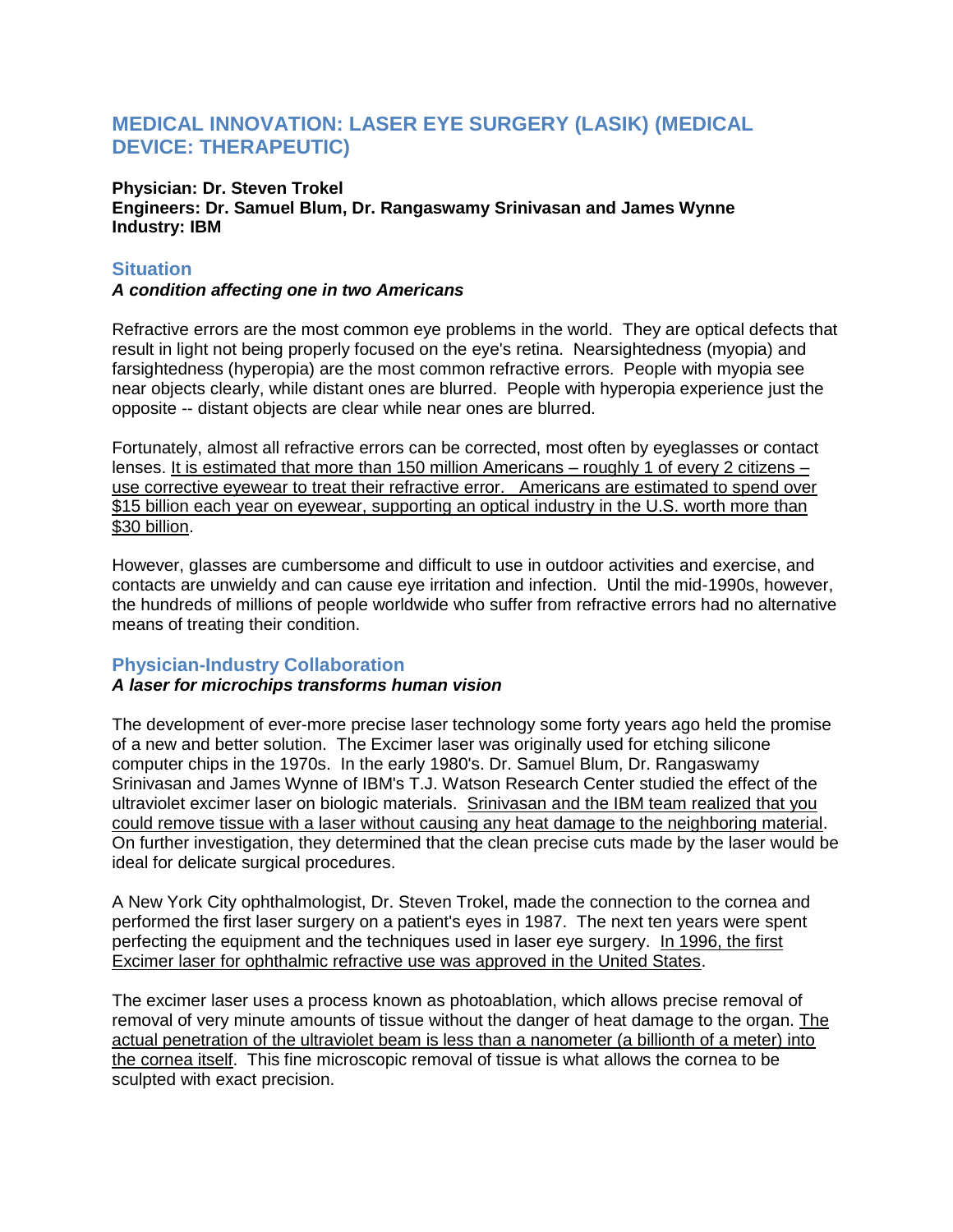### **Innovation Benefits** *Restoring vision to millions worldwide*

Since it was first approved over fifteen years ago, laser eye surgery has restored sight for over three million Americans and over five million people worldwide with a minimum of complications, offering a convenient and safe alternative to glasses and contacts by way of a minimally invasive, outpatient procedure.

Today, faster lasers, larger spot areas, bladeless flap incisions, intraoperative pachymetry, and wavefront-optimized and -guided techniques have significantly improved the reliability of the procedure compared to that of the mid-1990s.

### **Patient Benefits**

#### *A champion sees clearly for the first time*

One of the world's greatest golfers ever, Tiger Woods suffered from serious nearsightedness, with a refractive error of -11, as he [described](http://www.tlcvision.com/tiger-woods-lasik/) to TLC's Laser Eye Centers. This put him in the worst one percent of those with nearsightedness. Prior to LASIK surgery, without his glasses or contacts, he would not have even been able to see the ball on the tee.

For years Tiger dealt with what he called the "hassles and frustrations of glasses and contacts." Then, in 1999, he decided to have LASIK and the results were "fantastic."

"As a professional golfer my eyesight was just too important to risk. Some of my main competitors had LASIK and loved the results. So I [decided to do the same]," he said.

"I know what it's like to have poor vision. I also know what it's like to see 20/20. And trust me; life is much better when you see it clearly."